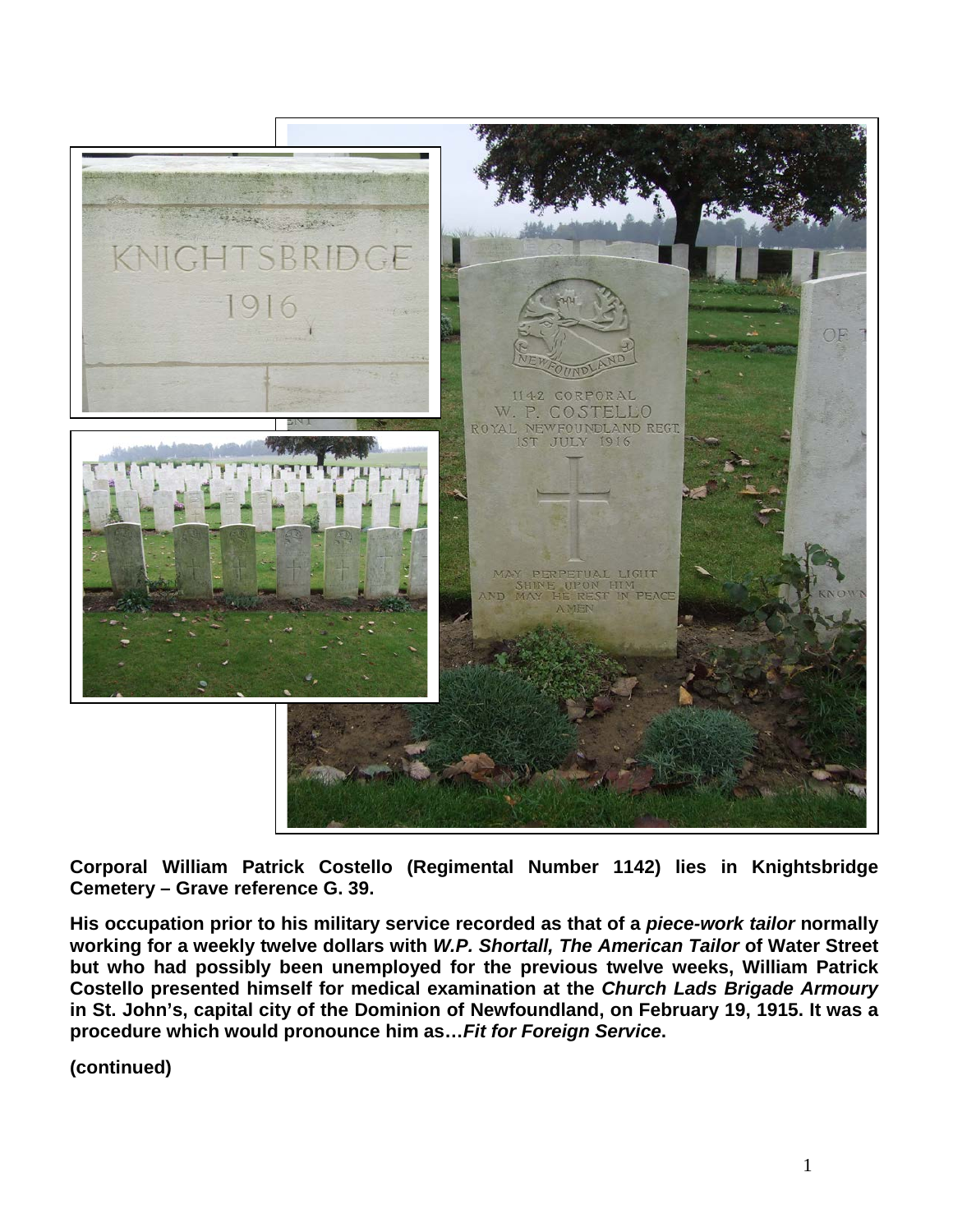**It was to be on the day following his medical assessment, February 20, that he returned to the** *CLB Armoury* **on Harvey Road to enlist – engaged at the private soldier's rate of a single dollar per diem plus a daily ten-cent** *Field Allowance.*

**Then, whereas attestation for others had come about a goodly number of days and even weeks after enlistment, he was now to swear his** *Oath of Allegiance***, the** *final* **formality, only seven days later again, on February 27. At that moment, William Patrick Costello thereupon became…***a soldier of the King***.**

**There now passed a lengthy period of eight weeks less two days before, on April 22, 1915, Private Costello, Number 1142, embarked in the harbour of St. John's for…***overseas service***…with the two-hundred forty-nine officers and…***other ranks***…of 'E' Company onto the Bowring Brothers' vessel** *Stephano* **en route for Halifax. How or where he had spent that length of time before being summoned to…***overseas service***…appears not to be recorded: he may have returned temporarily to work, and likely remained at his address at 5 Brazil's Square in the city, but this is only speculation.**

**Two days later, on April 24 at eleven-thirty in the evening, Private Costello's detachment began its trans-Atlantic passage on board the trans-Atlantic liner SS** *Missanabie* **from Nova Scotia to Liverpool, to arrive in that English west-coast portcity on May 2 or 3 – the two dates are recorded although the second may well have been the date of disembarkation.** 



**The Newfoundlanders on this occasion had sailed from Halifax in the company of the Canadian Army Service Corps** *Railway Supply Depot***.**

**(Right above:** *The image of 'Stephano' passing through the Narrows of St. John's Harbour is shown by courtesy of the Provincial Archives***.)**

**(Right:** *The image of 'Missanabie' is from the Old Ship Picture Galleries website. The vessel was of the Canadian Pacific Line and, although transporting troops during the Great War, did so as part of her commercial services which continued during the conflict. On September 9, 1918, she was torpedoed and sunk off the south coast of Ireland with the loss of forty-five lives***.)**

**From Liverpool the contingent travelled northwards by train to the Scottish capital, Edinburgh where, on May 4, 'E' Company joined 'A', 'B', 'C' and 'D' Companies which had already taken up station as the garrison at the historic Castle, the first troops from outside the British Isles ever to do so.**

**(Right:** *The venerable bastion of Edinburgh Castle dominates the Scottish capital from its hill in the centre of the city***. – photograph from 2011)**

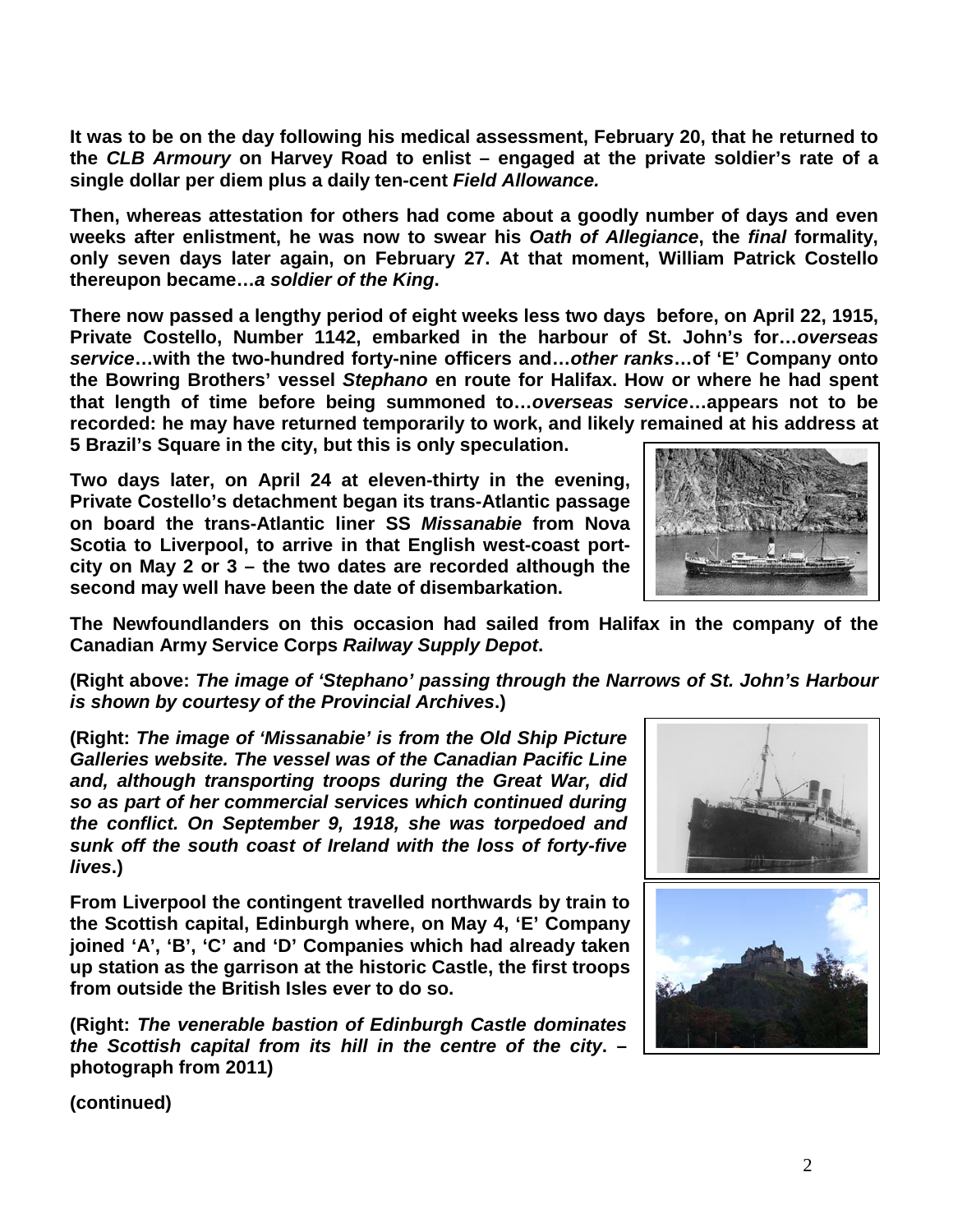**Private Costello's 'E' Company, however, was to have but a few days to savour the charms of the Scottish capital.**

**\* \* \* \* \***

**Some seven months before that May 4 of 1915, in the late summer and early autumn of 1914 there had been a period of training of five weeks on the shores of** *Quidi Vidi Lake* **in the east end of St. John's for the newly-formed Newfoundland Regiment's first recruits – these to become 'A' and 'B' Companies - during which time the authorities had also been preparing for the Regiment's transfer overseas.**

**This first Newfoundland contingent was to embark on October 3, in some cases only days after a recruit's enlistment and/ or attestation. To become known to history as the** *First Five Hundred* **and also as the** *Blue Puttees***, on that day they had boarded the Bowring Brothers' vessel** *Florizel* **awaiting in St. John's Harbour.**

**(Right above:** *The image of Florizel at anchor in the harbour at St. John's is by courtesy of Admiralty House Museum***.)**

**The ship had sailed for the United Kingdom on the morrow, October 4, 1914, to its rendezvous with the convoy carrying the 1st Canadian Division overseas, off the south coast of the Island.** 

**(Right:** *Fort George, constructed in the latter half of the eighteenth century, still serves the British Army to this day***. – photograph from 2011)**

**Once having disembarked in the United Kingdom this first Newfoundland contingent was to train in three venues during the late autumn of 1914 and then the winter of 1914-1915: firstly in southern England on the** *Salisbury Plain***; then in Scotland at** *Fort George* **– on the**  *Moray Firth* **close to Inverness; and lastly at** *Edinburgh Castle* **– where, as recorded beforehand, it was to provide the first garrison from outside the British Isles.** 

**Only days after 'A' and 'B' Companies had taken up their posting there, on February 16 of 1915, 'C' Company – the first re-enforcements for the original contingent\* - would arrive directly – through Liverpool of course - from Newfoundland. On the final day of the month of March it had been the turn of 'D' Company to arrive – they via Halifax as well as Liverpool – to report…***to duty***…at Edinburgh.**

*\*This contingent, while a part of the Newfoundland Regiment, was not yet a battalion and would not be so for a further five months – as will be seen below.*

**\* \* \* \* \***

**Seven days after Private Costello's 'E' Company's arrival in the Scottish capital, on May 11 the entire Newfoundland contingent was ordered elsewhere.** 



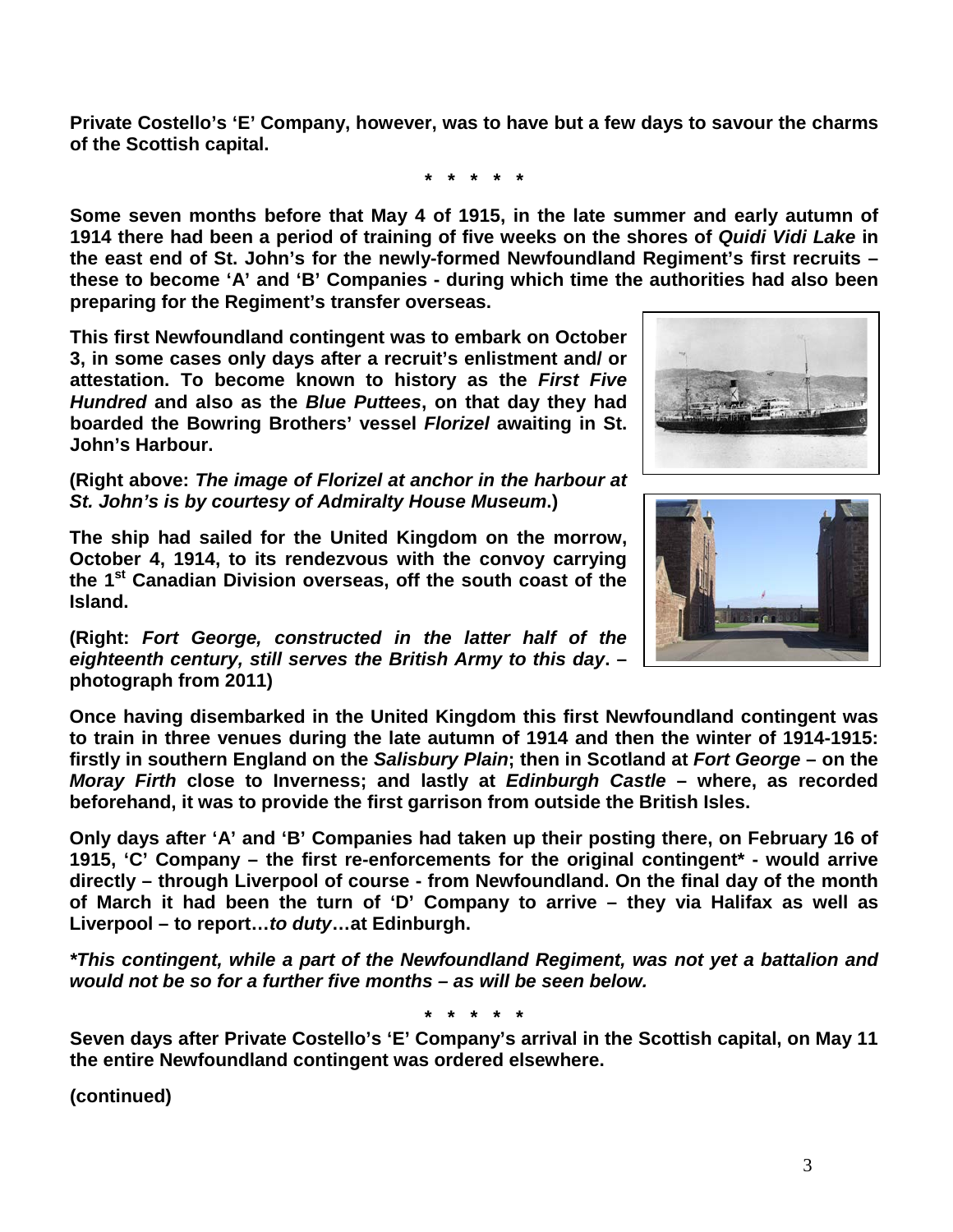**On that day, seven weeks into spring – although in Scotland there was apparently still snow - the unit was dispatched to** *Stobs Camp***, all under canvas and south-eastwards of Edinburgh, in the vicinity of the town of Hawick. There the Newfoundland contingent trained and there, on July 26, Private Costello received a first promotion and an appointment to the rank of lance corporal.**

**It was to be at** *Stobs Camp* **that the Newfoundland contingent would eventually receive the re-enforcements from home – 'F' Company which arrived on July 10, 1915 - that would bring its numbers up to that of British Army establishment battalion strength\*. On that date the now-formed 1st Battalion of the Newfoundland Regiment was thus rendered available to be sent on …***active service***.**

**(Right:** *The Newfoundland Regiment marches past on the training ground at Stobs Camp and is presented with its Colours on June 10, 1915.* **– by courtesy of Reverend Wilson Tibbo and Mrs. Lillian Tibbo)**

**\****This was approximately fifteen hundred, sufficient to furnish four 'fighting' companies, two re-enforcement companies and a headquarters staff.*

**At the beginning of that August of 1915, the four senior Companies, 'A', 'B', 'C' and 'D', were then sent south from** *Stobs Camp* **to undergo a final two weeks of training, as well as an inspection by the King, at Aldershot. This force, now become the 1st Battalion of the Newfoundland Regiment, was thereupon attached to the 88th Brigade of the 29th Division of the (British) Mediterranean Expeditionary Force.**

**(Right:** *George V, by the Grace of God, of the United Kingdom of Great Britain and Ireland and of the British Dominions beyond the Seas, King, Defender of the Faith, Emperor of India* **– the photograph is from** *Bain News Services* **via the** *Wikipedia* **web-site.)**

**Meanwhile the two junior Companies, 'E' – as seen, the last arrived at Edinburgh - and the aforementioned 'F', were ordered transferred to Scotland's west coast, to Ayr, there to provide the nucleus of the newly-forming 2nd (***Reserve***) Battalion.**

**The Regimental Depot was to be Lance Corporal Costello's home for the next eight months.**

**At the end of this summer of 1915, the once-Royal Borough of Ayr on Scotland's west coast was in the throes of becoming the overseas base for the 2nd (***Reserve***) Battalion of the Newfoundland Regiment from where – as of November of 1915 and up until January of 1918 - re-enforcement drafts from home were to be despatched to bolster the 1st Battalion's numbers, at first to the Middle East and then later to the**  *Western Front***.**





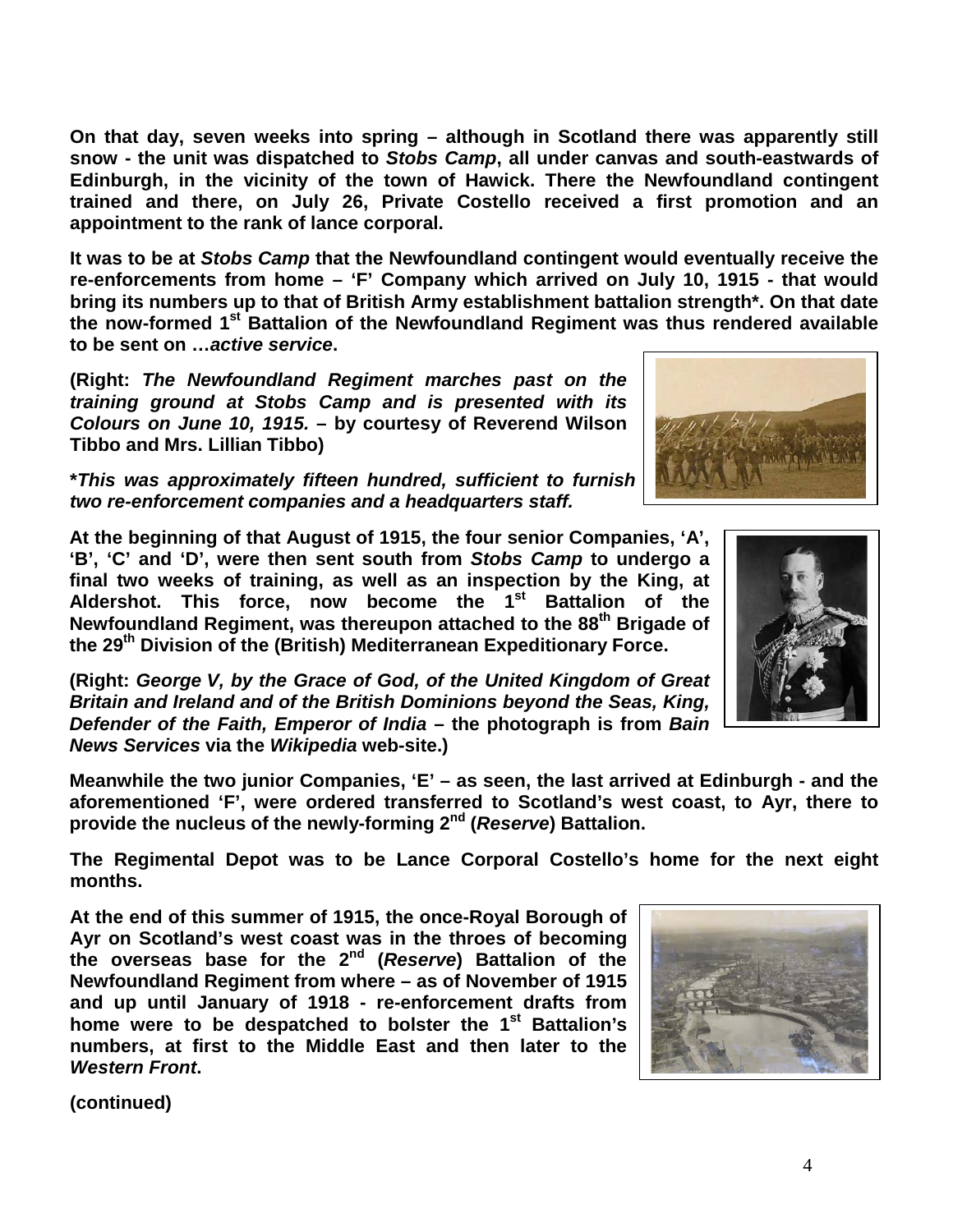**(Preceding page:** *An aerial view of Ayr, likely from the period between the Wars: Newtonon Ayr, where were quartered the 'other ranks', is to the left of the River Ayr and the Royal Borough, where were housed the officers, to the right***. – by courtesy of the** *Carnegie Library* **at Ayr)**

**(Right below:** *The High Street in Ayr as shown on a postcard of the time, the imposing Wallace Tower – it stands to this day (2017) - dominating the scene* **– by courtesy of Reverend Wilson Tibbo and Mrs Lillian Tibbo.**

**It was during this period spent in Scotland that Corporal Costello – having put up his second stripe on December 6, some eight weeks before - in the Orderly Room at Ayr - and having already seen the first Re-enforcement Draft leave on November 14 for service with the 1<sup>st</sup> Battalion - re-enlisted on January 27 of 1916, on this occasion being engaged** *for the duration of the war***\*.**

**\****At the outset of the War, perhaps because it was felt by the authorities that it would be a conflict of short duration, the recruits enlisted for only a single year. As the War progressed, however, this was obviously going to cause problems and the men were encouraged to re-enlist***.** *Later recruits signed on for the 'Duration' at the time of their initial enlistment.*

**Corporal Costello was a non-commissioned officer of the 3rd Re-enforcement Draft from Ayr which passed through the English south-coast port of Southampton on March 28 of 1916, there to embark onto HM Transport** *Archangel* **en route to the…***Western Front***. Two days later, on March 30, the contingent landed in Rouen, capital city of Normandy and site of the large British Expeditionary Force Base Depot. The Newfoundlanders thereupon proceeded to the Base Depot for several days of final training and organization\* before being dispatched to seek out the parent 1st Battalion…***in the field***.**

**(Right above:** *The image of a troop-laden Archangel as she leaves an unidentified harbour, is from the Old Ship Picture Galleries web-site***.)**

**(Right:** *British troops disembark earlier in the War at Rouen en route to the Western Front***. – from Illustration)**

*\*Apparently the standard length of time for this final training at the outset of the war had been ten days – although this was to become more and more flexible as the War progressed - in areas near Rouen, Étaples, LeHavre and Harfleur that became known notoriously to the troops as the Bull Rings.*

**On April 15, two officers and two-hundred eleven…***other ranks***…from Rouen – Corporal Costello among that number – reported…***to duty***…with the Newfoundland Battalion in the** 



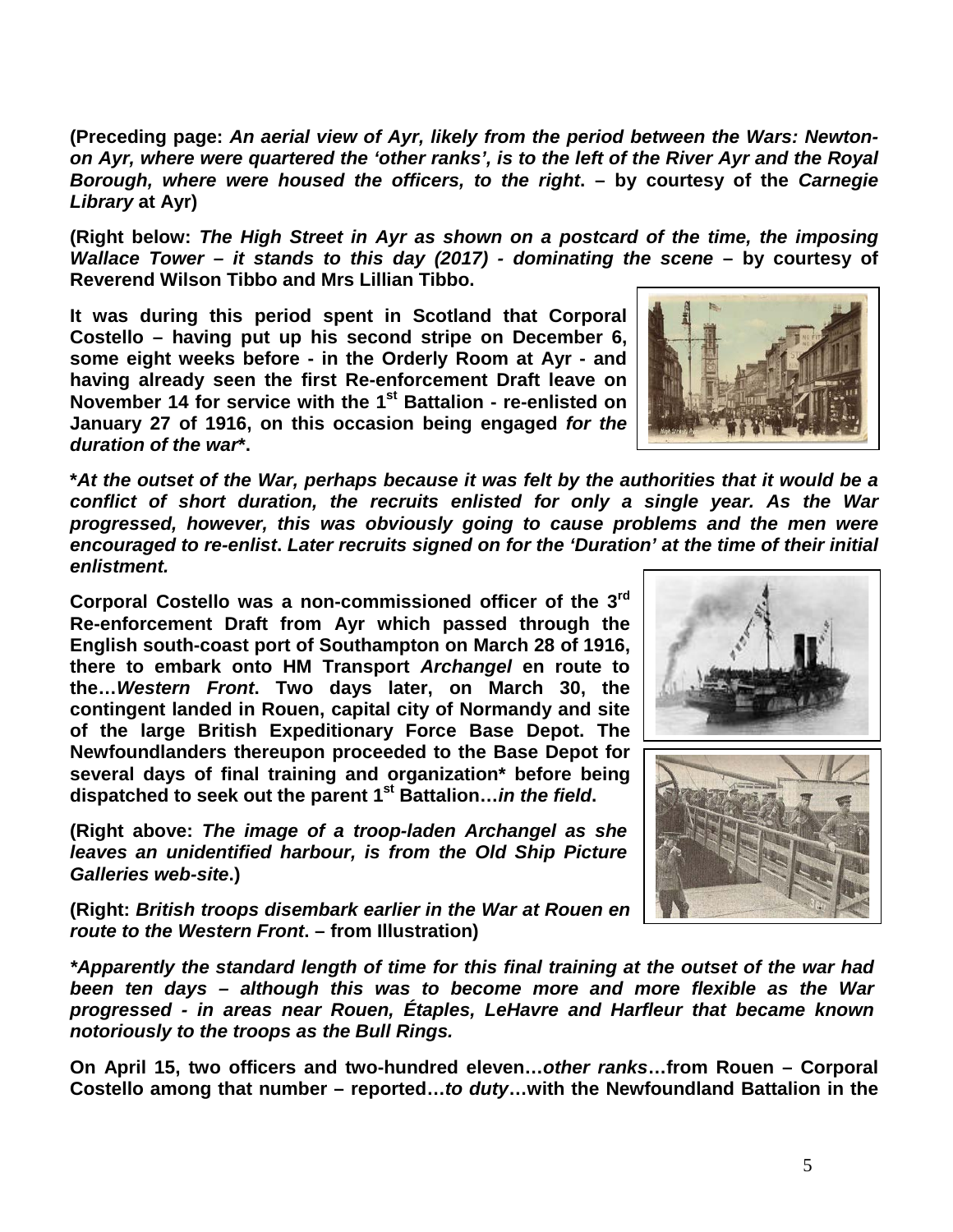**small village of Englebelmer, some three kilometres behind the front lines of the…***Western Front***. Most of the new-comers were from the 3rd Re-enforcement Draft from Ayr which had arrived at the Base Depot from Scotland on March 30, although some were from other places – Egypt among them.**

**\* \* \* \* \***

**(Right:** *Some of the personnel of 'A', 'B', 'C' and 'D' Companies of the 1st Battalion of the Newfoundland Regiment at Aldershot in August of 1915, prior to its departure to active service on the Gallipoli Peninsula* **– from** *The Fighting Newfoundlander* **by Col. G.W.L. Nicholson, C.D.)**



WHITE STAR-DOMINION

**(Right:** *The image of Megantic, here in her peace-time colours of a 'White Star Line' vessel, is from the Old Ship Picture Galleries web-site***.)**

**On August 20, 1915, while Lance Corporal Costello was settling into the routines of service at the Regimental Depot at Ayr, the 1st Battalion had embarked in the Royal Navy Harbour of Devonport onto the requisitioned passenger-liner** *Megantic* **for passage to the Middle East and to the fighting against the Turks. There, a month later – having spent some two weeks billeted in British barracks in the vicinity of the Egyptian**  capital, Cairo - on September 20, the 1<sup>st</sup> Battalion was to land **at** *Suvla Bay* **on the** *Gallipoli Peninsula***.**

**(Right:** *Kangaroo Beach, where the officers and men of the 1st Battalion, Newfoundland Regiment, landed on the night of September 19-20, 1915, is to be seen in the distance at the far end of Suvla Bay. The remains of a landing-craft are still clearly visible in the foreground on 'A' Beach***. – photograph taken in 2011)**

**(Right:** *Newfoundland troops on board a troop-ship anchored at Mudros: either Megantic on August 29, Ausonia on September 18, or Prince Abbas on September 19 – Whichever the case, they were yet to land on Gallipoli***. – from Provincial Archives)**

**(Right:** *A century later, the area, little changed from those faroff days, of the Newfoundland positions at Suvla Bay, and where the 1st Battalion of the Newfoundland Regiment was to serve during the autumn of 1915* **– photograph from 2011)**



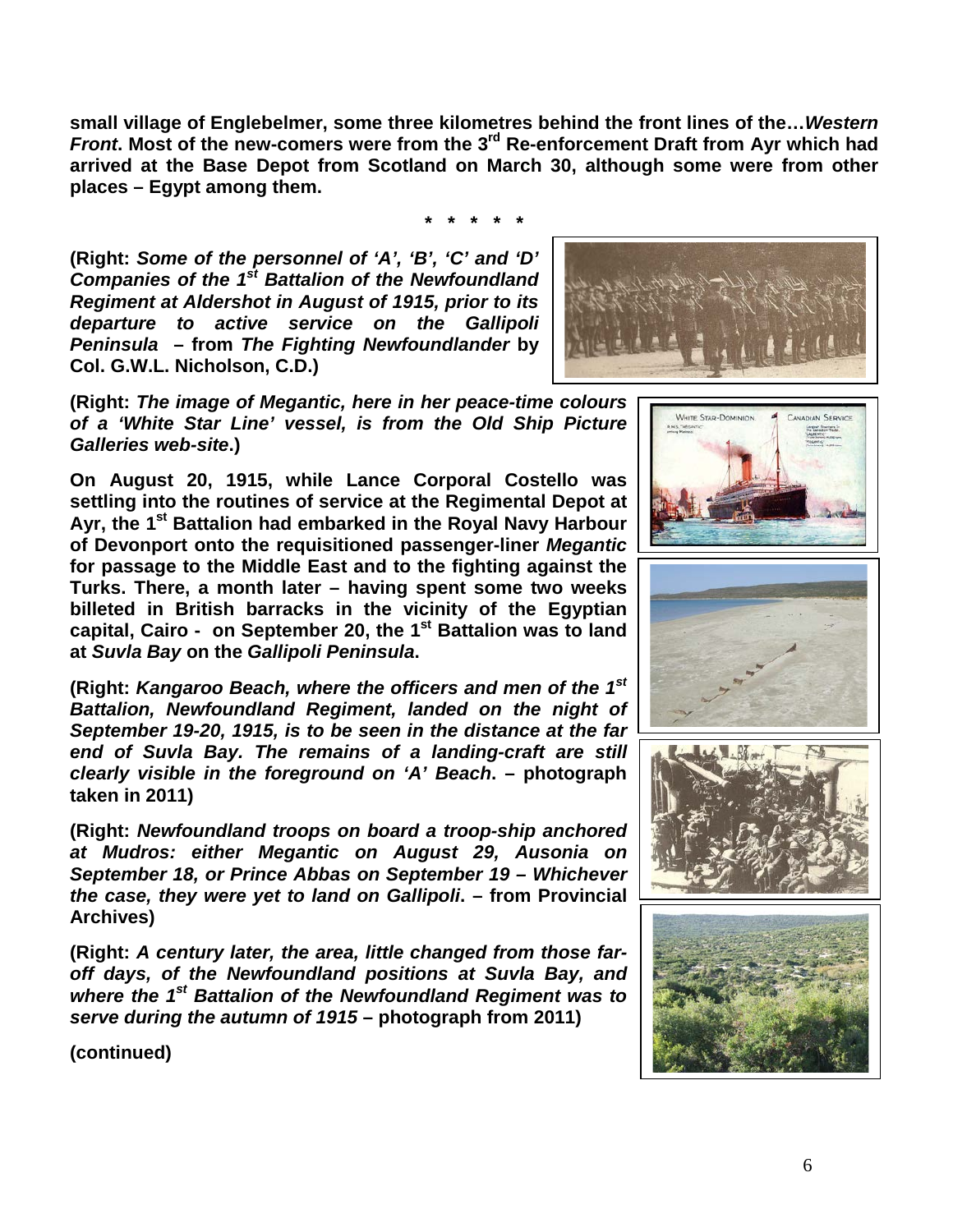7

**When the Newfoundlanders had landed from their transport ship at** *Suvla Bay* **on that September night of 1915 they were to disembark into a campaign that was already on the threshold of collapse.**

**Not only in the area where the Newfoundland Battalion was to serve but, even ever since the very first days of the operation in April of 1915, the entire** *Gallipoli Campaign,* **including the operation at** *Suvla Bay,* **had been proving to be little more than a debacle:** 

**Flies, dust, disease, the frost-bite and the floods – and of course the casualties inflicted by an enemy who was to fight a great deal better than the British High Command\* had ever anticipated – were eventually to overwhelm the British-led forces and those of their allies, the French, and it would finally be decided to abandon not only** *Suvla Bay* **but the entire**  *Gallipoli* **venture.**

**(Right above:** *No-Man's-Land at Suvla Bay as seen from the Newfoundland positions* **– from** *Provincial Archives***)**

*\*Many of the commanders chosen were second-rate, had been brought out of retirement, and had little idea of how to fight – let alone of how to win. One of the generals at Suvla, apparently, had handed in his resignation during the Campaign and had just gone home.*

**(Right:** *An un-identified Newfoundland soldier in the trenches at Suvla Bay –* **from** *Provincial Archives***)**

**(Right:** *This is Anzac Bay in the fore-ground with the Salt Lake in the centre further away. The bottom of Suvla Bay is just to be seen on the distant left, adjacent to the Salt Lake and further away again. The hills in the distance and the one from which this photograph was taken were held by the Turks and formed a horse-shoe around the plain surrounding the Salt Lake - which was where the British and Newfoundlanders were stationed***. – photograph from 2011)**

**November 26 of 1915 had seen perhaps the nadir of the Newfoundland Battalion's fortunes at Gallipoli; there was to be a freak rain-, snow- and ice-storm strike the** *Suvla Bay* **area and the subsequent floods had wreaked havoc amongst the forces of both sides. For several days, survival rather than the enemy was to be the priority.**

**There were to be many casualties on both sides, some of them, surprised by the sudden inundation of their positions, fatalities who had drowned in their trenches – although no Newfoundlanders were to be among that number. Numerous, however, had been those afflicted by trench-foot and by frost-bite.**

**By this time the situation there was daily becoming more and more untenable, thus on the night of December 19-20, the British had abandoned the entire area of** *Suvla Bay* **– the Newfoundlanders, the only non-British unit to serve there, to form a part of the rear-guard.**





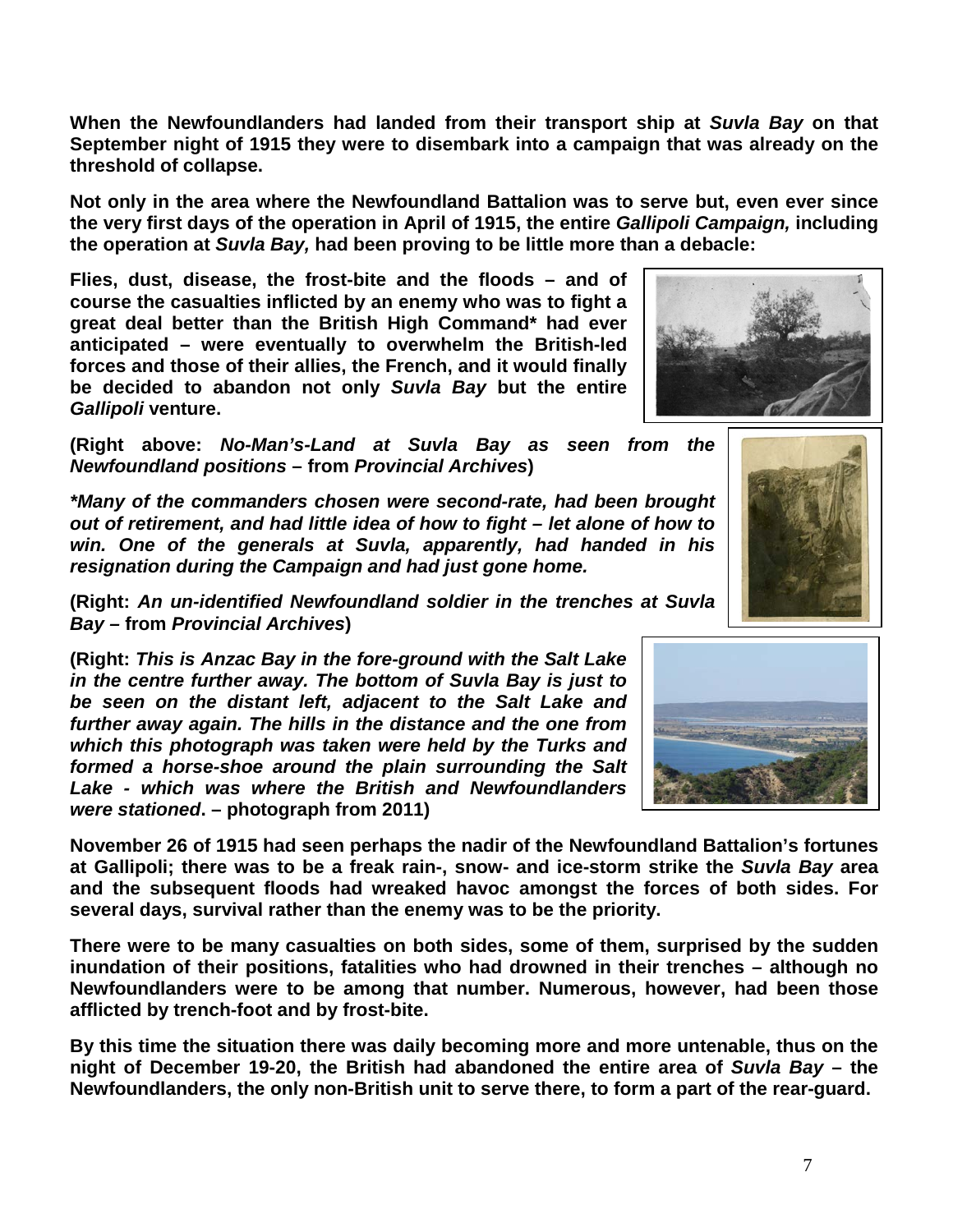**Some of the Battalion personnel had been evacuated to the nearby island of Imbros, some to Lemnos, further away, but in neither case had the respite been of a long duration; the 1st Battalion was to be transferred only two days later to the area of** *Cape Helles***, on the western tip of the** *Gallipoli Peninsula***.**

**(Right:** *Cape Helles as seen from the Turkish positions on the misnamed Achi Baba, positions which were never breached: The Newfoundland positions were to the right-hand side of the picture***. – photograph from 2011)**

**The British, Indian and** *Anzac* **forces – the Australian and New Zealand Army Corps was also to serve at** *Gallipoli* **– had now only been marking time until a complete withdrawal of the**  *Peninsula* **could be undertaken.** 

**This final operation had taken place on the night of January 8- 9, the Newfoundland Battalion to furnish part of the British rear-guard on this second occasion also.**

**(Right:** *'W' Beach at Cape Helles as it was only days before the final British evacuation* **– from** *Illustration***)**

*\*Lieutenant Owen Steele of St. John's, Newfoundland, is cited as having been the last soldier of the Mediterranean Expeditionary Force to step into the final small boat to sail from the Gallipoli Peninsula.*

**(Right:** *'W' Beach almost a century after its abandonment by British forces in that January of 1916 and by the Newfoundlanders who were to be the last soldiers off the beach***:** *Vestiges of the wharves in the black-and-white picture are still to be seen.* **– photograph from 2011)**

**Immediately after the British evacuation of the** *Gallipoli Peninsula***, the Newfoundland unit had been ordered to the Egyptian port-city of Alexandria. On January 14, the Australian Expeditionary Force Transport Nestor had arrived there with the 1<sup>st</sup> Battalion on board.** 

**The vessel was to sail just after mid-day on the 16th, on her way southwards down the Suez Canal to Port Suez where she arrived on the morrow and where the Newfoundlanders landed and marched to their encampment.** 

**Once at Suez, the Newfoundlanders were now to await further orders since, at the time, the subsequent destination of the British 29th Division had yet to be decided\*.**

**(Right above:** *The image of the Blue Funnel Line vessel Nestor is from the Shipspotting.com web-site. The vessel was launched and fitted in 1912-1913 and was to serve much of her commercial life until 1950 plying the routes between Britain and* 







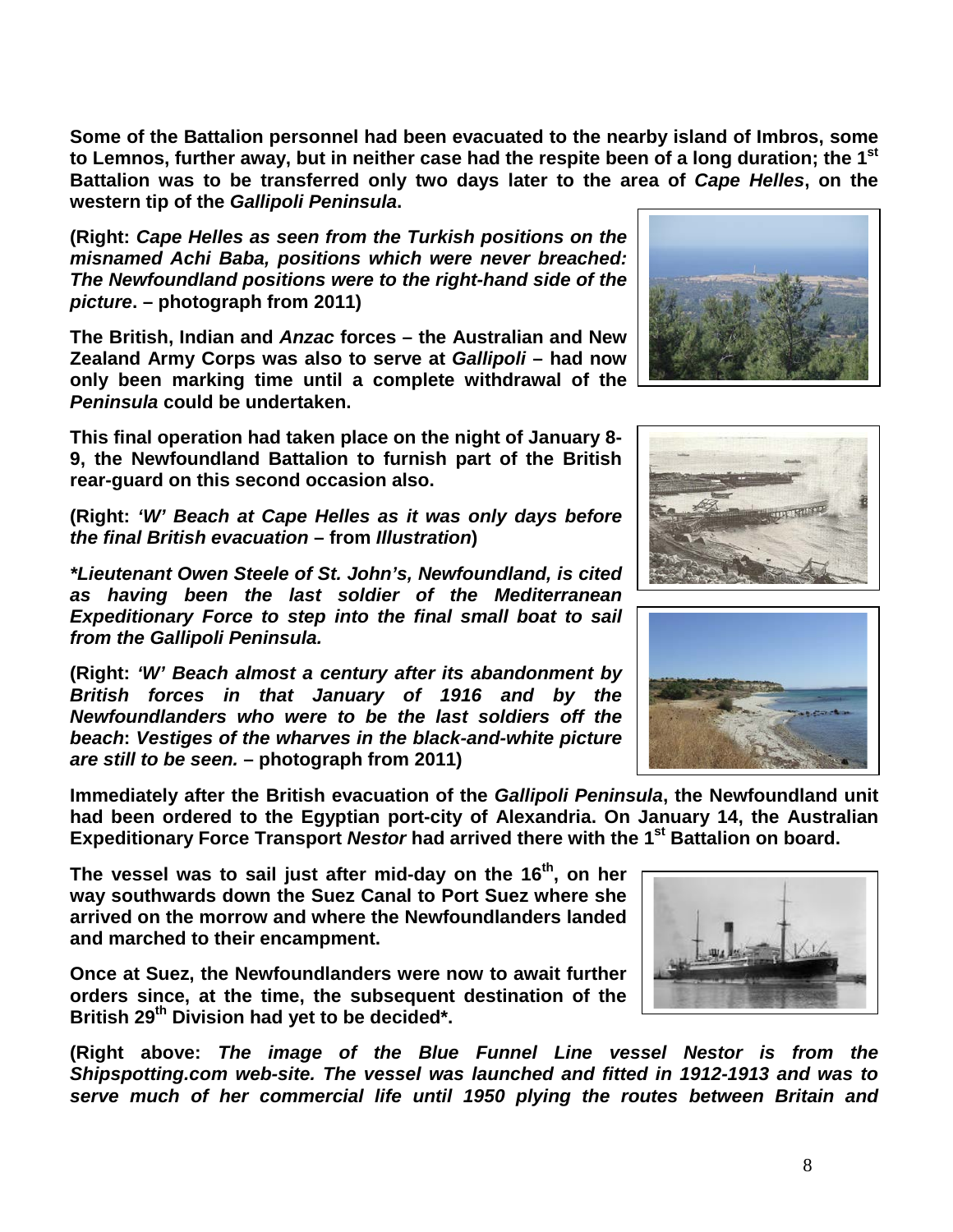*Australia. During the Great War she served mainly in the transport of Australian troops and was requisitioned once again in 1940 for government service in the Second World War. In 1950 she was broken up***.)**

*\*Bulgaria had entered the conflict on the side of the Central Powers, and Salonika was already becoming a theatre of war.*

**(Right:** *The British destroy their supplies during the final evacuation of the Gallipoli Peninsula. The men of the 1st Battalion of the Newfoundland Regiment were among the last to leave on two occasions, at both Suvla Bay and Cape Helles***. – photograph taken from the battleship** *Cornwallis* **from**  *Illustration***)**



**(Right below:** *Port Tewfiq at the south end of the Suez Canal just prior to the Great War* **– from a vintage post-card)**

**After a two-month interim spent in the vicinity of Port Suez, the almost six-hundred officers and** *other ranks* **of the 1st Battalion were to board His Majesty's Transport** *Alaunia* **at Port Tewfiq, on March 14 to begin the voyage back up through the** *Suez Canal* **en route to France. The Newfoundlanders would disembark eight days afterwards in the Mediterranean port-city of Marseille, on March 22.**



**(Right:** *British troops march through the port area of the French city of Marseille***. – from a vintage post-card)**

**Some three days after the unit's disembarkation on March 22, the Newfoundland Battalion's train was to find its way to the small provincial town of Pont-Rémy, a thousand kilometres to the north of Marseille. It had been a cold, miserable journey, the blankets provided for the troops having inexcusably travelled unused in a separate wagon.**

**Having de-trained at the local station at two o'clock in the morning, the Newfoundlanders were now still to endure the long, dark march ahead of them before they would reach their billets at Buigny l'Abbé.**

**It is doubtful if many of those tired soldiers were to pay much attention to the slow-moving stream flowing under the bridge over which they had then had marched on their way from the station. But some three months later** *the Somme* **was to have become a part of their history.**

**(Right:** *A languid River Somme as seen from the bridge at Pont-Rémy* **– photograph from 2010)**



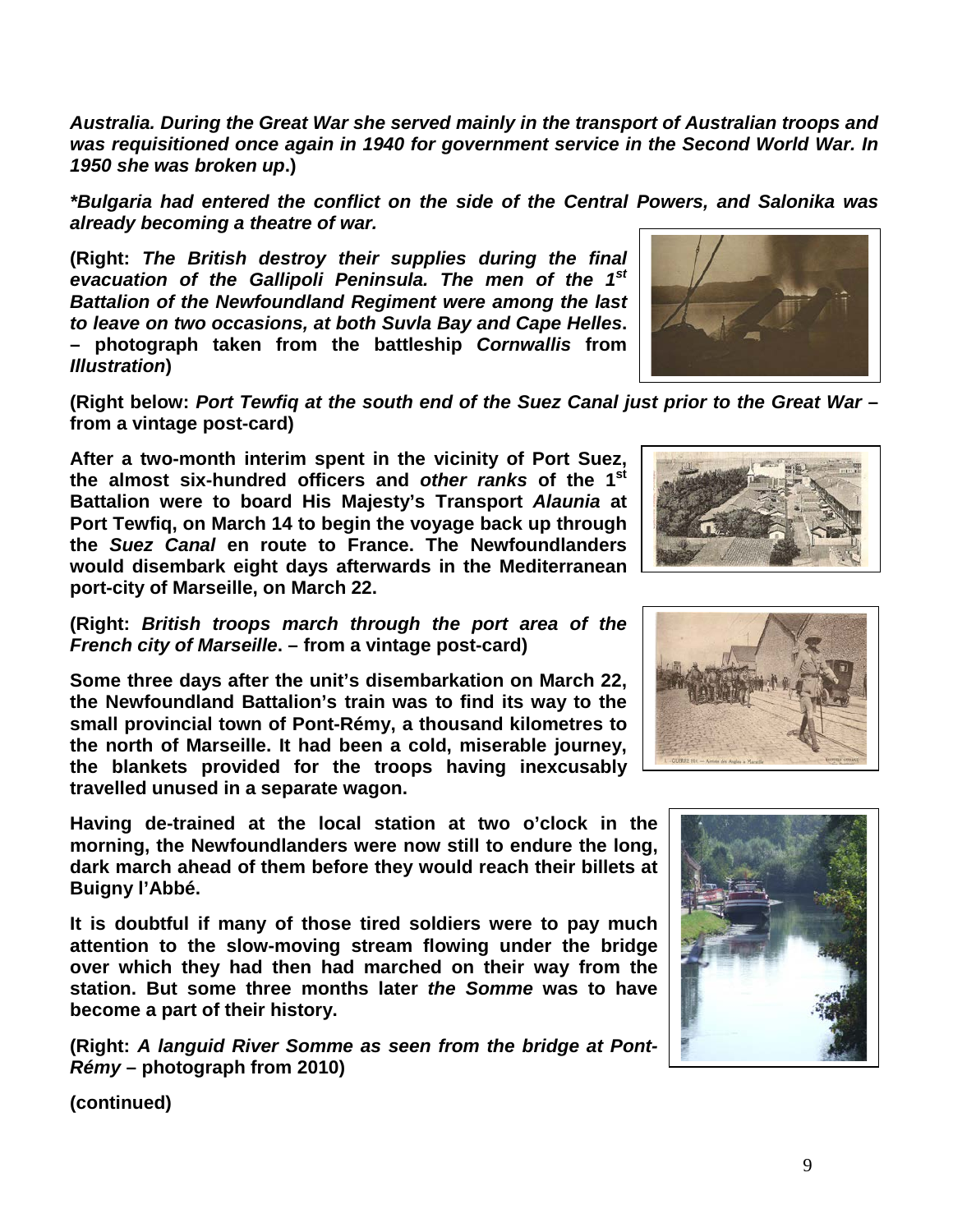**On April 13, the 1st Battalion had subsequently marched into the village of Englebelmer – perhaps some fifty kilometres in all from Pont-Rémy - where it would be billeted, would receive re-enforcements from Scotland via Rouen and, in two days' time, would be introduced into the communication trenches of the** *Western Front.*

**Among those aforementioned…***re-enforcements from Scotland via Rouen***…was to be found, as related in an earlier paragraph, Corporal Costello.**

**\* \* \* \* \***

**Just days following the Newfoundland Battalion's arrival on the** *Western Front***, two of the four Companies – 'A', and 'B' – were to take over several support positions from a British unit\* before the entire Newfoundland unit were then to be ordered to move further up for the first time into forward positions on April 22.**

*\*It should be said that the Newfoundland Battalion and twohundred men of the Bermuda Rifles who were serving at the time in the 2nd Lincolnshire Regiment Battalion, were then the only units at the Somme from outside the British Isles - true also on the day of the attack on July 1.*

**(Right:** *A part of the re-constructed trench system to be found in the Newfoundland Memorial Park at Beaumont-Hamel* **– photograph from 2009(?))**

**Having then been withdrawn at the end of that April to the areas of Mailly-Maillet and Louvencourt where they would be based for the next two months, the Newfoundlanders were soon to be preparing for the upcoming British campaign of that summer, to be fought on the ground named for the languid, meandering river,** *the Somme***, that flowed – and still does so today – through the region.** 





**(Right above:** *Beaumont-Hamel: Looking from the British lines down the hill to Y Ravine Cemetery which today stands atop part of the German front-line defences: The Danger Tree is to the right in the photograph***. – photograph taken in 2009)**

**If there is one name and date in Newfoundland history which is etched in the collective once-national memory, it is that of Beaumont-Hamel on July 1 of 1916; and if any numbers are remembered, they are those of the eight-hundred who went**  *over the top* **in the third wave of the attack on that morning, and of the sixty-eight unwounded present at muster some twenty-four hours later\*.**

**(Right:** *A view of Hawthorn Ridge Cemetery Number 2 in the Newfoundland Memorial Park at Beaumont-Hamel* **– photograph from 2009(?))**

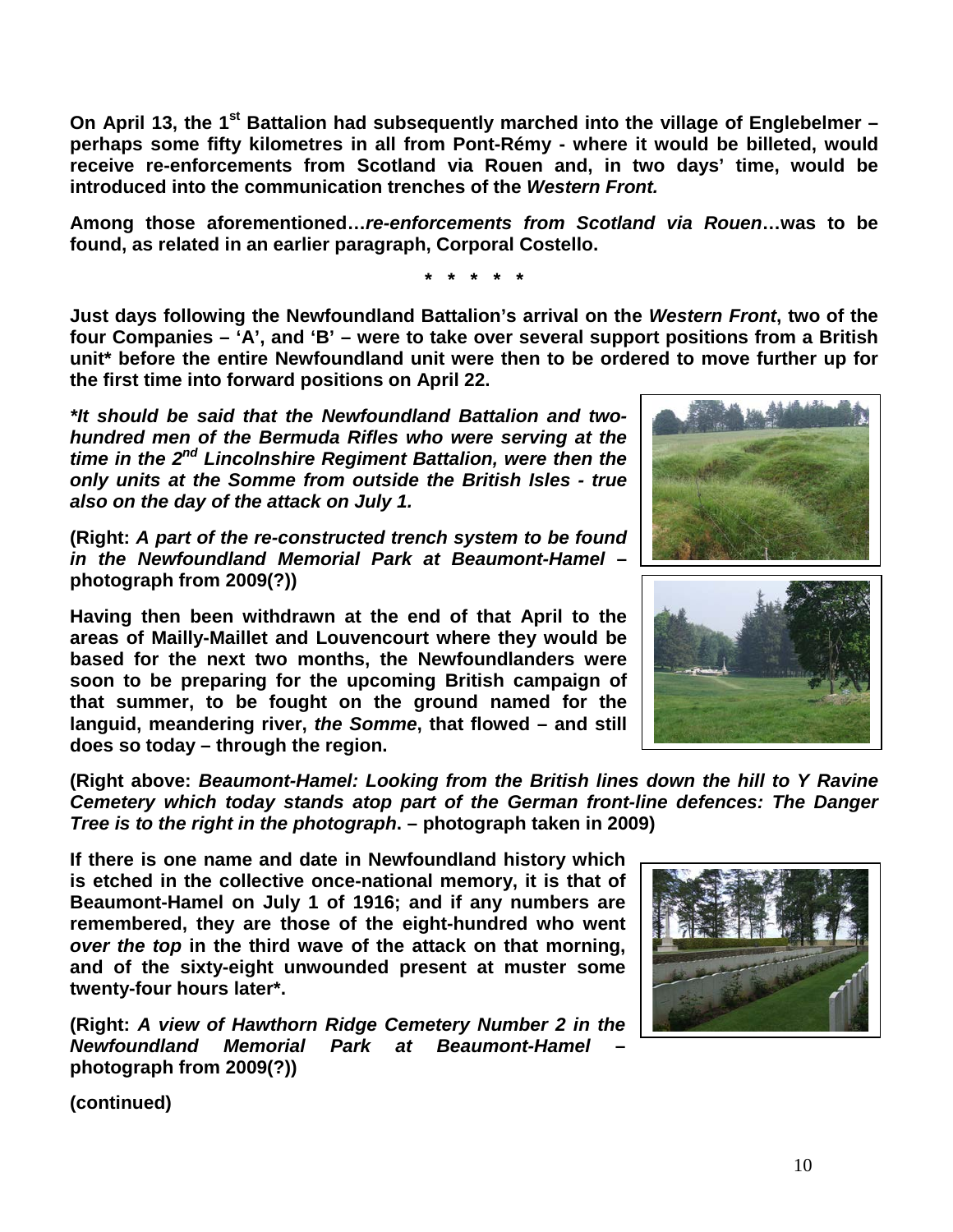*\*Perhaps ironically, the majority of the Battalion's casualties was to be incurred during the advance from the third line of British trenches to the first line from where the attack proper was to be made, and while struggling through British wire laid to protect the British positions from any German attack.*

**There are other numbers of course: the fifty-seven thousand British casualties incurred in four hours on that same morning of which nineteen-thousand were recorded as having been** *killed in action* **or** *died of wounds***.** 

**It was to be the greatest disaster** *ever* **in the annals of the British Army…and, perhaps just as depressing, the carnage of** *the Somme* **was to continue for the following four and a half months.**

**(Right:** *Beaumont-Hamel is a commune, not a village***. – photographs from 2010 and 2015)**

*In fact, Beaumont-Hamel was a commune – it still exists today – at the time comprising two communities: Beaumont, a village on the German side of the lines, and Hamel which was behind those of the British. No-Man's-Land, on which the Newfoundland Memorial Park lies partially today, was on land that separated Beaumont from Hamel.* 



**(Right below:** *A grim, grainy image purporting to be Newfoundland - dead awaiting burial after Beaumont-Hamel –* **from…?)**

**The son of William Costello (former shoemaker with** *Parker & Monroe***, deceased in April of the year 1909) and of Sarah Jane Costello (née** *Cole***)\*, since 1913 of 1030A Cartier Street in Montréal (later of 563, Aylmer Street), Province de Québec and to whom he willed his all - his own address in St. John's was 5 Brazil's Square. Corporal Costello was brother to James Vincent, age 29 and a barber in Montreal; to Mary Frances, 26 and a salesperson; to Alice Maud, a 38 year-old clerk; and to Michael Francis, aged 31\*\*.**



*\*The couple had married in St. John's on February 25, 1879.*

*\*\*Apparently there had been a total of fifteen children in the family of whom, after the death of Private Costello, there remained but the four named above.*

**(Corporal) William Patrick Costello had apparently also been engaged to be married but had been killed before he could ever do so.**

**Private Costello was reported as having been…***killed in action***…at Beaumont-Hamel on July 1, 1916, while serving with 'D' Company during the fighting of the first day of** *the*